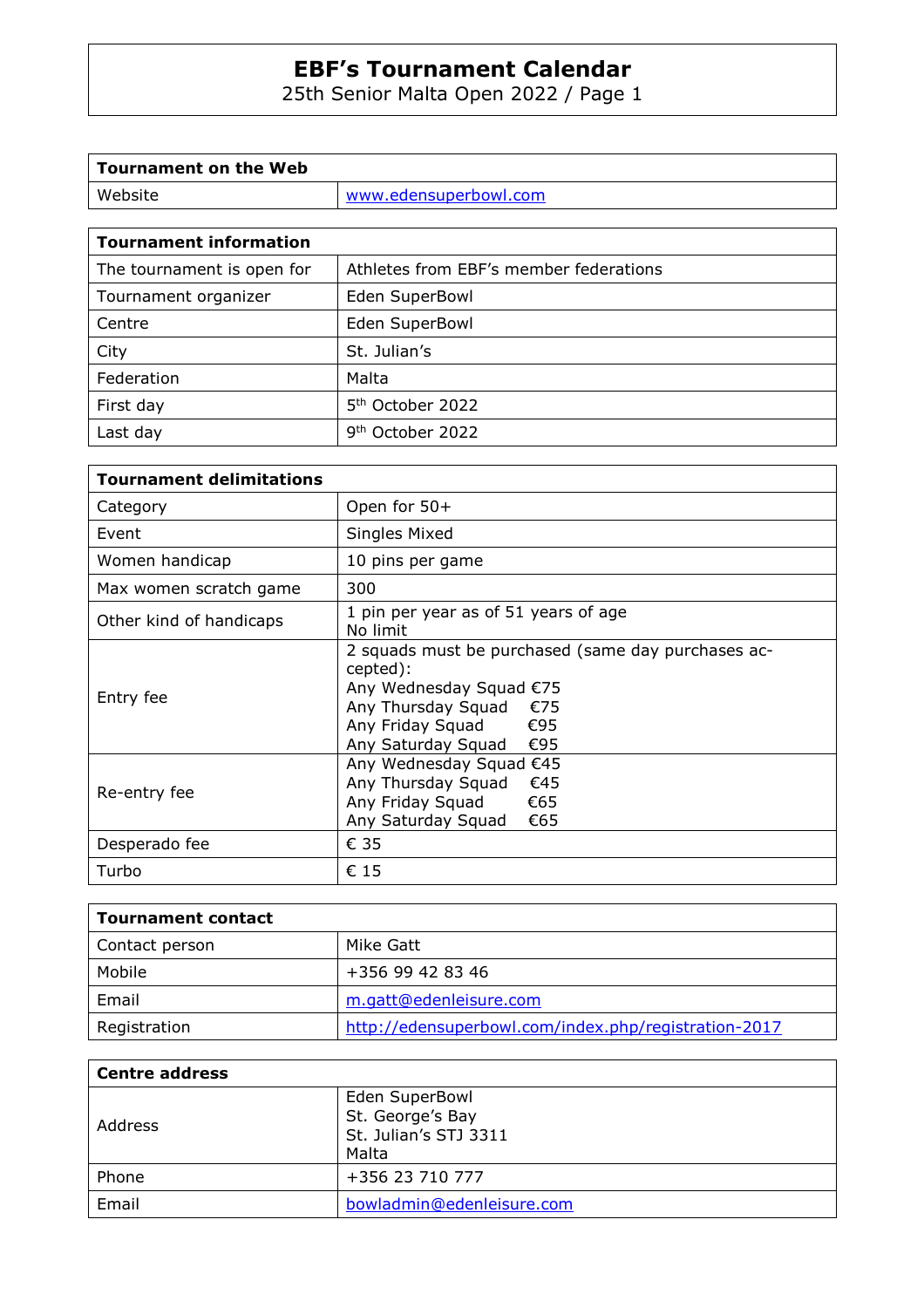25th Senior Malta Open 2022 / Page 2

| Website                      | www.edensuperbowl.com   |  |  |  |
|------------------------------|-------------------------|--|--|--|
|                              |                         |  |  |  |
| <b>Centre specifications</b> |                         |  |  |  |
| Number of lanes              | 20                      |  |  |  |
| Approaches                   | <b>Active Synthetic</b> |  |  |  |

| Surfaces     | <b>Active Synthetic</b> |
|--------------|-------------------------|
| Pin decks    | <b>AMF Synthetic</b>    |
| Pin setters  | AMF 82/70               |
| Pins         | Twister                 |
| Score system | Qubica Conqueror        |

| <b>Dressing specifications</b> |                                |  |  |  |  |  |
|--------------------------------|--------------------------------|--|--|--|--|--|
| Oil machine                    | Kegel Kustodian Plus           |  |  |  |  |  |
| Oil                            | Kegel Fire                     |  |  |  |  |  |
| Cleaner                        | Kegel Offense                  |  |  |  |  |  |
| Pattern prepared by            | Kegel (from the Kegel library) |  |  |  |  |  |
| Dressing done by               | In-house                       |  |  |  |  |  |

| <b>Prize money specifications</b> |                                                                                                                             |  |  |  |  |  |
|-----------------------------------|-----------------------------------------------------------------------------------------------------------------------------|--|--|--|--|--|
| Prize fund status                 | Conditional                                                                                                                 |  |  |  |  |  |
| Calculation method                | Minimum $\epsilon$ 5.500 increasing to $\epsilon$ 10.920 depending on the<br>final number of initial entries / participants |  |  |  |  |  |
| Tax on prizes                     | No                                                                                                                          |  |  |  |  |  |

|                | Prize money expressed in $\epsilon$ |       |       |       |       |           |       |        |              |                |
|----------------|-------------------------------------|-------|-------|-------|-------|-----------|-------|--------|--------------|----------------|
|                |                                     |       |       |       |       |           |       | $80 +$ | <b>Entry</b> | <b>Casino</b>  |
| Pos.           | Min.                                | 50-54 | 55-59 | 60-64 | 65-69 | $70 - 74$ | 75-79 | Pax    | vouch        | <b>Voucher</b> |
| 1              | 1.000                               | 1.200 | 1.300 | 1.400 | 1.500 | 1.700     | 1.850 | 2.000  | 100          | 250            |
| $\overline{2}$ | 660                                 | 800   | 850   | 900   | 950   | 1.000     | 1.100 | 1.200  | 100          | 250            |
| 3              | 450                                 | 550   | 600   | 650   | 700   | 750       | 800   | 850    | 50           | 250            |
| 4              | 450                                 | 550   | 600   | 650   | 700   | 750       | 800   | 850    | 50           | 250            |
| 5              | 350                                 | 400   | 430   | 460   | 510   | 560       | 625   | 650    | 50           | 200            |
| 6              | 350                                 | 400   | 430   | 460   | 510   | 560       | 625   | 650    | 50           | 200            |
| $\overline{7}$ | 350                                 | 400   | 430   | 460   | 510   | 560       | 625   | 650    | 50           | 200            |
| 8              | 350                                 | 400   | 430   | 460   | 510   | 560       | 625   | 650    | 50           | 200            |
| 9              | 110                                 | 140   | 150   | 165   | 185   | 210       | 225   | 250    | 50           | 150            |
| 10             | 110                                 | 140   | 150   | 165   | 185   | 210       | 225   | 250    | 50           | 150            |
| 11             | 110                                 | 140   | 150   | 165   | 185   | 210       | 225   | 250    | 50           | 150            |
| 12             | 110                                 | 140   | 150   | 165   | 185   | 210       | 225   | 250    | 50           | 150            |
| 13             | 110                                 | 140   | 150   | 165   | 185   | 210       | 225   | 250    | 50           | 125            |
| 14             | 110                                 | 140   | 150   | 165   | 185   | 210       | 225   | 250    | 50           | 125            |
| 15             | 110                                 | 140   | 150   | 165   | 185   | 210       | 225   | 250    | 50           | 125            |
| 16             | 110                                 | 140   | 150   | 165   | 185   | 210       | 225   | 250    | 50           | 125            |
| 17             | 55                                  | 55    | 60    | 65    | 70    | 75        | 80    | 85     | 50           | 75             |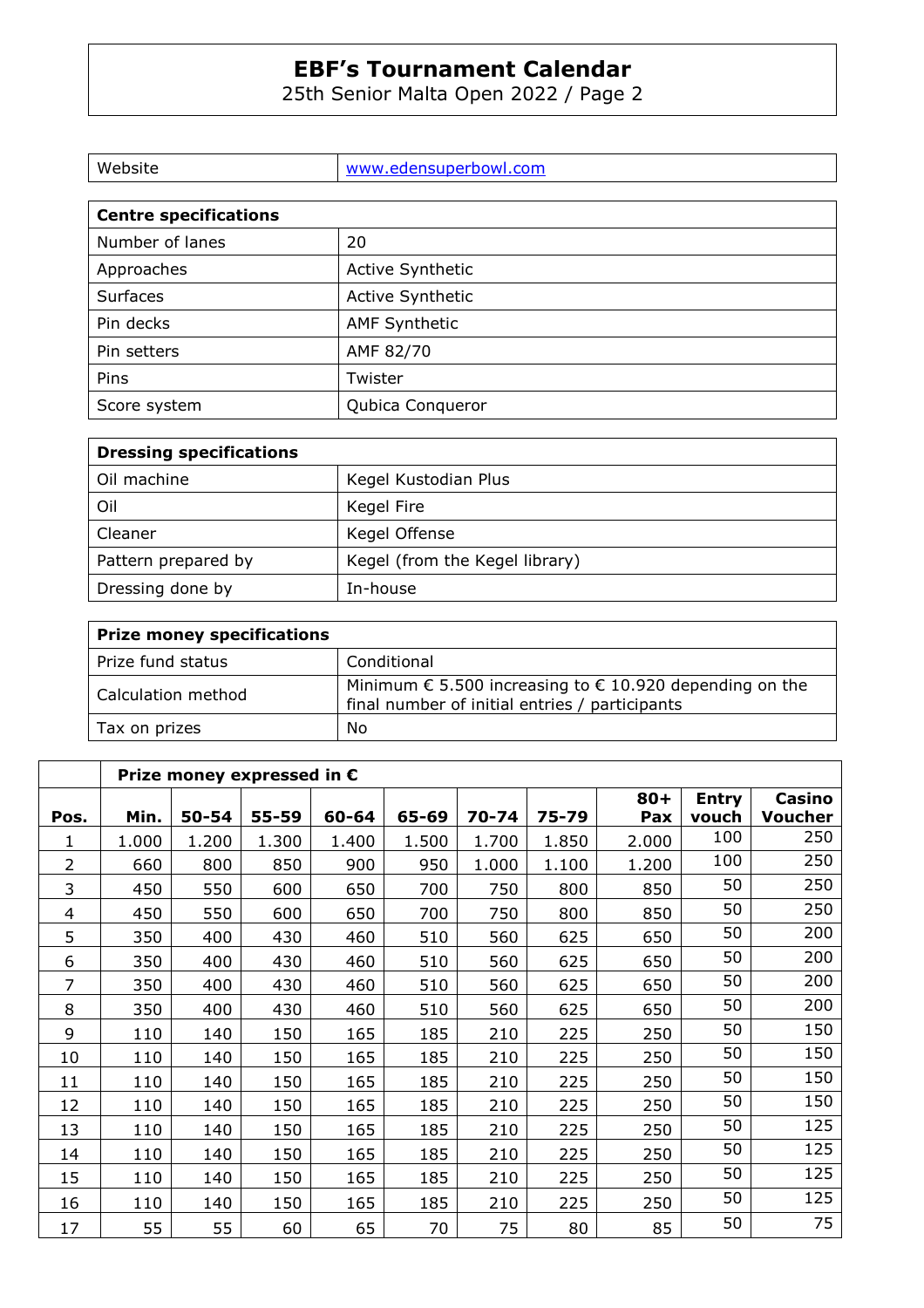25th Senior Malta Open 2022 / Page 3

| 18           | 55    | 55    | 60    | 65    | 70    | 75    | 80    | 85     | 50    | 75    |
|--------------|-------|-------|-------|-------|-------|-------|-------|--------|-------|-------|
| 19           | 55    | 55    | 60    | 65    | 70    | 75    | 80    | 85     | 50    | 75    |
| 20           | 55    | 55    | 60    | 65    | 70    | 75    | 80    | 85     | 50    | 75    |
| 21           | 55    | 55    | 60    | 65    | 70    | 75    | 80    | 85     | 50    | 75    |
| 22           | 55    | 55    | 60    | 65    | 70    | 75    | 80    | 85     | 50    | 75    |
| 23           | 55    | 55    | 60    | 65    | 70    | 75    | 80    | 85     | 50    | 75    |
| 24           | 55    | 55    | 60    | 65    | 70    | 75    | 80    | 85     | 50    | 75    |
| 25           | 55    | 55    | 60    | 65    | 70    | 75    | 80    | 85     | 50    | 50    |
| 26           | 55    | 55    | 60    | 65    | 70    | 75    | 80    | 85     | 50    | 50    |
| 27           | 55    | 55    | 60    | 65    | 70    | 75    | 80    | 85     | 50    | 50    |
| 28           | 55    | 55    | 60    | 65    | 70    | 75    | 80    | 85     | 50    | 50    |
| 29           |       |       |       |       |       |       |       | 50     | 50    | 50    |
| 30           |       |       |       |       |       |       |       | 50     | 50    | 50    |
| 31           |       |       |       |       |       |       |       | 50     | 50    | 50    |
| 32           |       |       |       |       |       |       |       | 50     | 50    | 50    |
| 33           |       |       |       |       |       |       |       | 50     | 50    | 50    |
| 34           |       |       |       |       |       |       |       | 50     | 50    | 50    |
| 35           |       |       |       |       |       |       |       | 50     | 50    | 50    |
| 36           |       |       |       |       |       |       |       | 50     | 50    | 50    |
| <b>Total</b> | 5.500 | 6.480 | 6.990 | 7.540 | 8.210 | 9.020 | 9.810 | 10.920 | 1.900 | 4.100 |

#### **Tournament format**

#### **Qualifying Round**

Regular qualification will be over 12 games (two series of 6 games).

6-game re-entries (unlimited, subject to availability) will be possible in order to replace the lower of the initial two series, providing the re-entry score is higher than said initial series. If not, the initial series total will be retained. The higher of the initial two series must be retained for the qualification total. Re-entry reservations will be taken on a first-come, firstserved basis, with waiting lists made where necessary.

#### **Any Game Turbo**

The Any Game Turbo is an athlete's high game, including bonus, within any six-game series. For all twelve initial qualifying games to be included, two Any Game Turbo entries will be required, one for each six-game series.

#### **Desperado Squad**

1 game, immediately after the final qualifying squad (Squad H). Lanes will not be re-dressed for the Desperado Squad, and there will be no lane alternation, i.e. desperado athletes will bowl all ten frames on the same lane.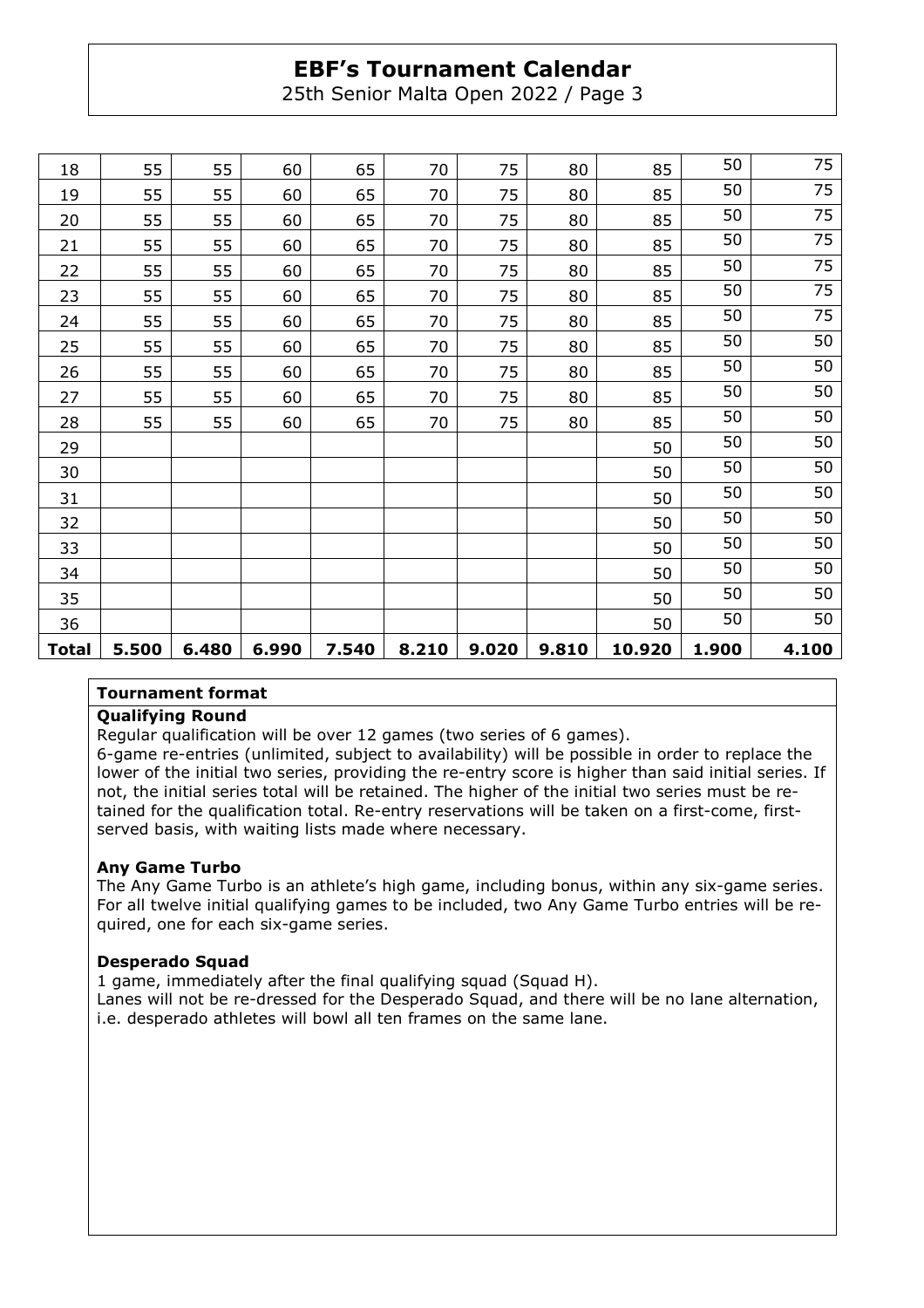25th Senior Malta Open 2022 / Page 4

### **Qualification if up to 100 Entries received**

**28 Athletes will qualify for the Final Stages as follows:** 

Qualifying Round: Top 20 athletes go through to the Final Stages as follows:

- Positions 1-4 will automatically go through to Final Stage 3, seeded 1-4
- Positions 5-8 will automatically go through to Final Stage 2

- Positions 9-20 will continue in Final Stage 1

Any Game Turbo: Top 4 Turbo Athletes will qualify in positions 21–24 for Final Stage 1 Desperado Squad: Top 4 Desperados will qualify in positions 25-28 for Final Stage 1

### **Final Stage 1**

20 athletes will play 4 games, starting from scratch. Top 8 will go through to Final Stage 2. Non-qualifiers from this stage shall be ranked 17-28 accordingly.

## **Final Stage 2**

12 athletes will play 4 games, starting from scratch. Top 4 will go through to Final Stage 3, seeded 5-8. Non-qualifiers from this stage shall be ranked 9-16 accordingly.

### **Final Stage 3 (Quarter Finals)**

8 athletes will play 2 games Knockout matches for total pin fall. The losing quarter-finalists shall be ranked 5-8 according to their previous seeding.

| MATCH 1        | MATCH 2        | MATCH 3        | MATCH 4                            |
|----------------|----------------|----------------|------------------------------------|
| $1st$ vs $8th$ | $2nd$ vs $7th$ | $3rd$ vs $6th$ | $4^{\text{th}}$ vs $5^{\text{th}}$ |

### **Final Stage 4 (Semi Finals)**

The 4 winning athletes from Final Stage 3 will be reseeded 1-4 according to their previous seeding, and play further 2 games Knockout matches for total pin fall. The losing Semi-Finalists shall be ranked 3 and 4 according to their previous seeding.

MATCH 1 MATCH 2  $1<sup>st</sup>$  vs  $4<sup>th</sup>$  $2<sup>nd</sup>$  vs  $3<sup>rd</sup>$ 

### **Final Stage 5 (Grand Final)**

A 2 Games Knock-Out match for total pin fall will decide the Champion and the Runner Up, of the 25<sup>th</sup> Malta Senior Open 2022.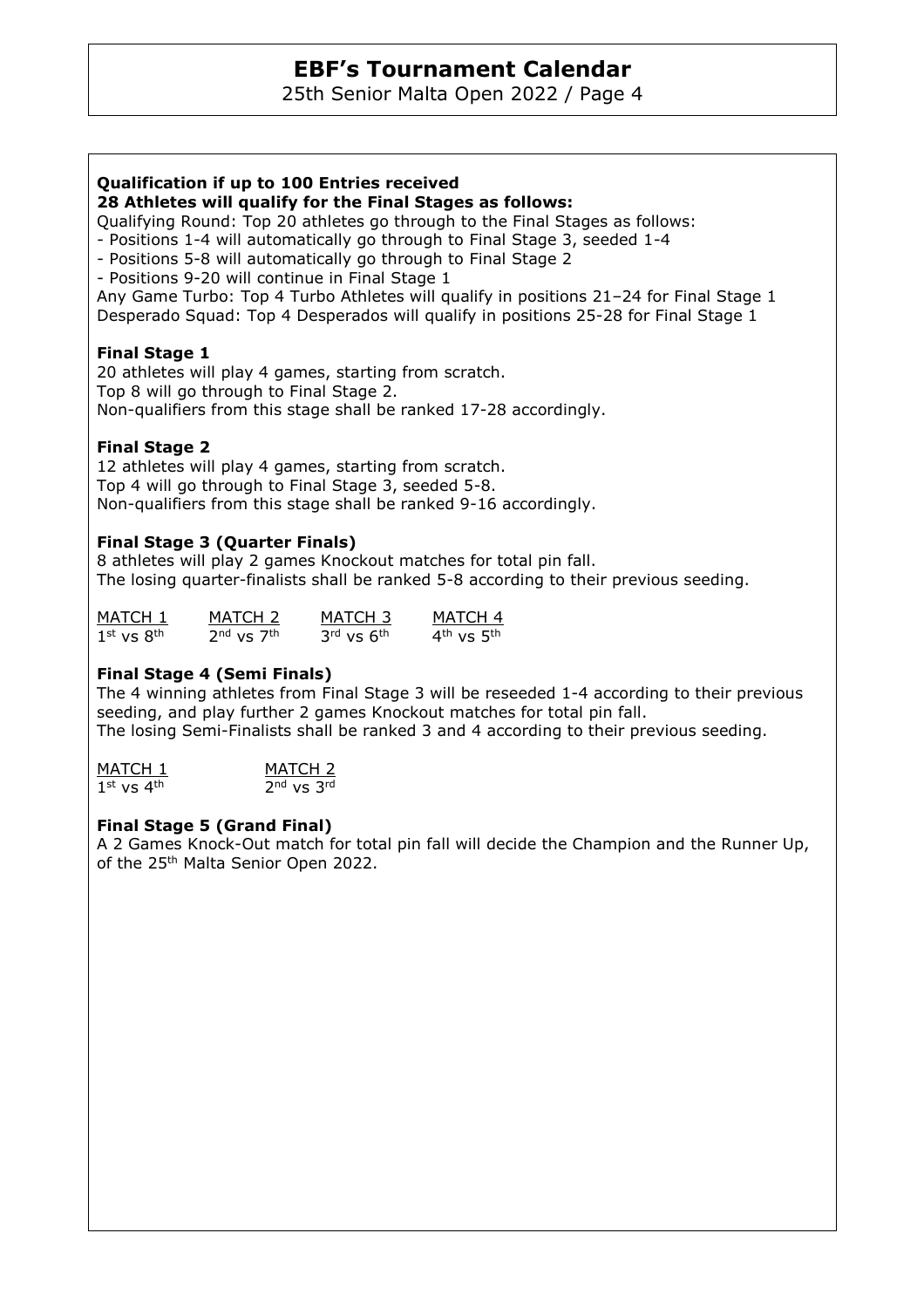25th Senior Malta Open 2022 / Page 5

#### **Qualification if over 100 Entries received**

**36 Bowlers will qualify for the Final Stages as follows:** 

Qualifying Round - Top 28 bowlers go through to the Final Stages

- Positions 1-6 will automatically go through to Final Stage 3

- Positions 7-12 will automatically go through to Final Stage 2

- Positions 13-28 will continue in Final Stage 1

Any Game Turbo – Top 4 Turbo bowlers will qualify in positions 29–32 for Final Stage 1 Desperado Squad - Top 4 bowlers will qualify in positions 33-36 for Final Stage 1

#### **Final Stage 1**

24 athletes will play 4 games, starting from scratch. Top 12 will go through to Final Stage 2. Non-qualifiers from this stage shall be ranked 25-36 accordingly.

### **Final Stage 2**

18 athletes will play 4 games, starting from scratch. Top 10 will go through to Final Stage 3. Non-qualifiers from this stage shall be ranked 17-24 accordingly.

#### **Final Stage 3**

16 athletes will play 2 games Knock-Outs for total pin fall, including any bonuses. The top 6 athletes from the Qualifying Round will be seeded 1-6 for this stage, while the 10 qualifiers from Final Stage 2 shall be seeded 7-16. Non-qualifiers from this stage shall then be ranked 9-16 according to their previous seeding.

| MATCH 1         | MATCH 2         | MATCH 3         | MATCH 4            |
|-----------------|-----------------|-----------------|--------------------|
| $1st$ vs $16th$ | $2nd$ vs $15th$ | $3rd$ vs $14th$ | $4th$ vs $13th$    |
| MATCH 5         | MATCH 6         | MATCH 7         | MATCH <sub>8</sub> |
| $5th$ vs $12th$ | $6th$ vs $11th$ | $7th$ vs $10th$ | $8th$ vs $9th$     |

### **Final Stage 4 (Quarter Finals)**

The 8 winning athletes from the Final Stage 3 will be reseeded 1-8 according to their previous seeding, and play further 2 games Knock-Out matches for total pin fall. The losing quarter-finalists shall be ranked 5-8 according to their previous seeding.

| MATCH 1        | MATCH 2        | MATCH 3        | MATCH 4        |
|----------------|----------------|----------------|----------------|
| $1st$ vs $8th$ | $2nd$ vs $7th$ | $3rd$ vs $6th$ | $4th$ vs $5th$ |

#### **Final Stage 5 (Semi Finals)**

The 4 winning athletes from Final Stage 4 will be reseeded 1-4 according to their previous seeding, and play further 2 games Knock-Out matches for total pin fall. The losing Semi-Finalists shall be ranked 3 and 4 according to their previous seeding.

| MATCH 1        | MATCH <sub>2</sub> |
|----------------|--------------------|
| $1st$ vs $4th$ | $2nd$ vs $3rd$     |

### **Final Stage 6 (Grand Final)**

A 2 Games Knock-Out match for total pin fall will decide the Champion and the Runner Up, of the 23rd Malta Senior Open 2022.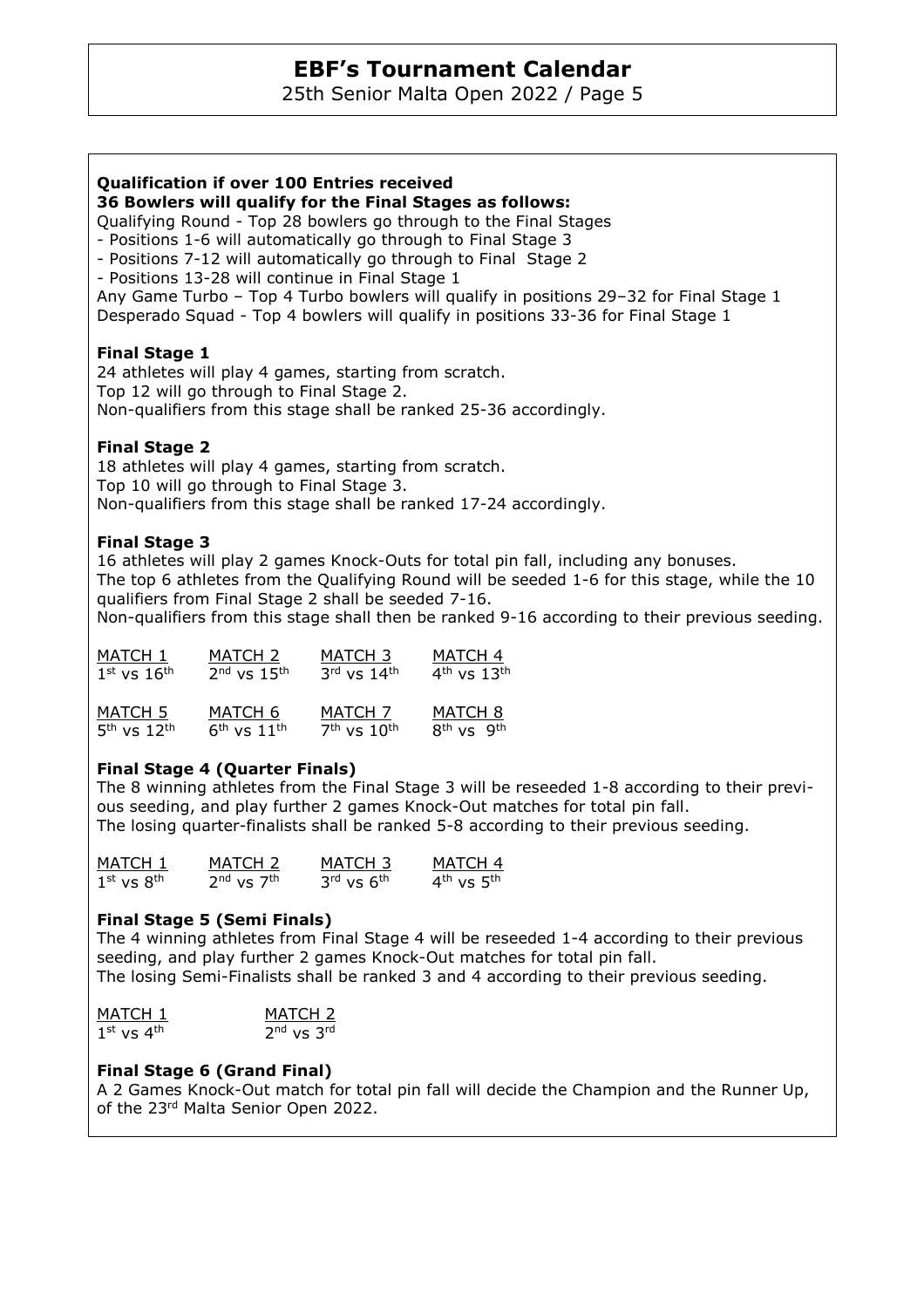25th Senior Malta Open 2022 / Page 6

#### **Tournament tie rules**

In the event of a tie for positions in the Qualification Round, Final Stage 1 or Final Stage 2, the athlete with the highest last game including any bonuses shall take the highest position. If a tie still exists, then the athlete with the highest penultimate game shall take the higher position, and so on until the tie is broken.

In the event of a tie in the Any Game Turbos or Desperado Squad the bowler with the highest position from the Qualification Round shall take the higher position.

In the event of a tie in any of the Knock-Out stages or Grand Final, a one ball roll off on a full set of pins will be played, repeated until the tie is broken.

| Lane assignments and lane movements |                                                                                                                                |  |  |
|-------------------------------------|--------------------------------------------------------------------------------------------------------------------------------|--|--|
| Lane draws                          | Random impartial draws prior to all Qualifying Round<br>squads, then according to qualifying positions in following<br>rounds. |  |  |
| Athletes per pair in squads         | 4 Maximum                                                                                                                      |  |  |
| Frequency of movement               | After Each Game                                                                                                                |  |  |
| Movement method                     | Crossing -to-L, R-to-R                                                                                                         |  |  |
| Number of lanes to move             | 2 (one pair)                                                                                                                   |  |  |

#### **Qualification squads**

### **Wednesday 5th October 2022**

13.00: Squad 1, 6 games 17.00: Squad 2, 6 games 21.00: Squad 3, 6 games

#### **Thursday 6th October 2022**

09.00: Squad 4, 6 games 13.00: Squad 5, 6 games 17.00: Squad 6, 6 games

#### **Friday 7th October 2022**

09.00: Squad 7, 6 games 13.00: Squad 8, 6 games 17.00: Squad 9, 6 games

#### **Saturday 8th October 2022**

09.00: Squad 10, 6 games 13.00: Squad  $11^{(*)}$ , 6 games 17.00: Desperado, 1 game

(\*) 20 spots in squad 11 will be blocked strictly for re-entries

## **Schedule for the final steps**

**Sunday 9th October 2022**  09.00: Final Stage 1 11.00: Final Stage 2 13.00: Final Stage 3 14.00: Final Stage 4 15.00: Final Stage 5 16.00: Final Stage 6 (if Top 36 Qualify)